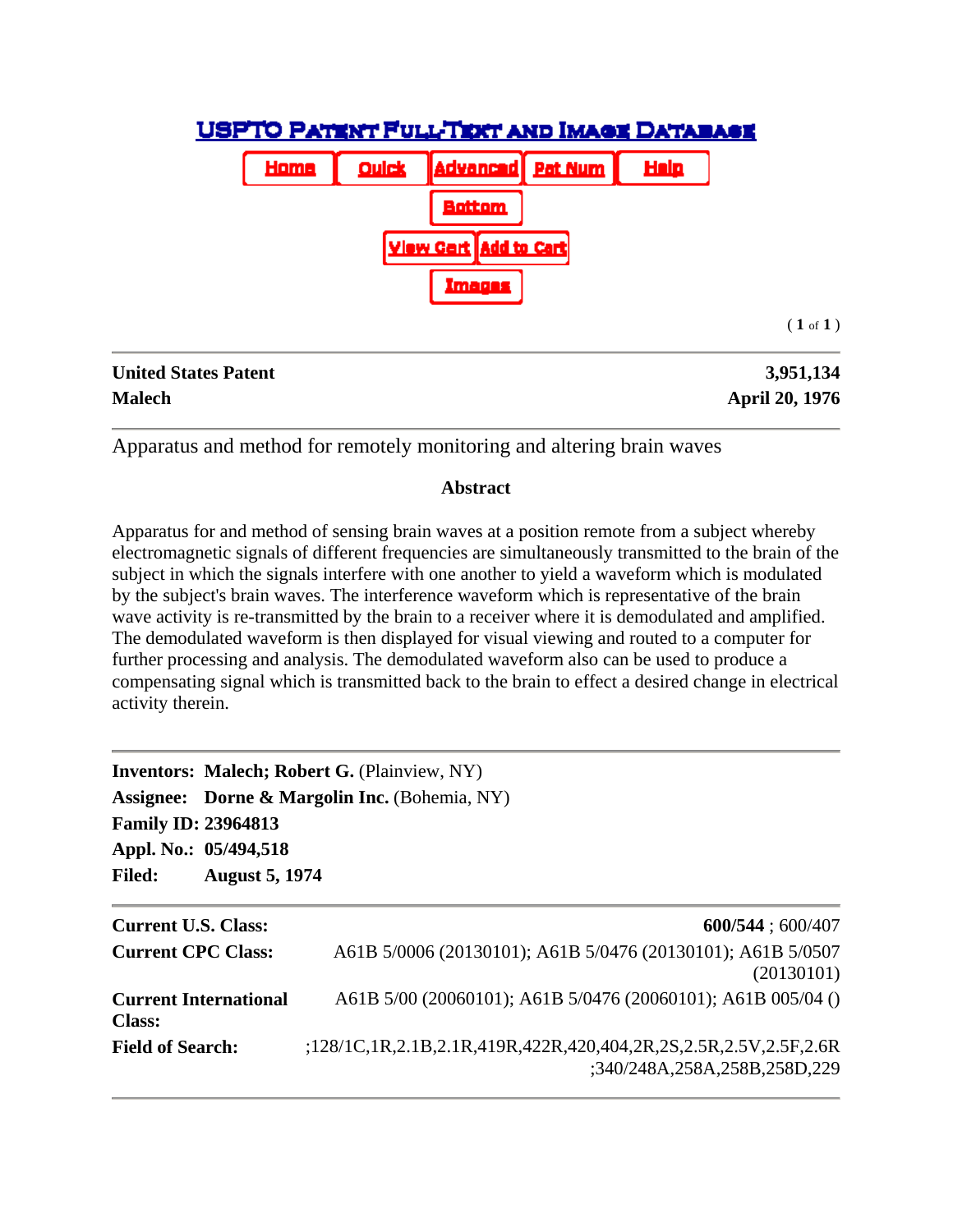## **References Cited [Referenced By]**

#### **U.S. Patent Documents**

| 2860627 | November 1958    | Harden et al.   |
|---------|------------------|-----------------|
| 3096768 | <b>July 1963</b> | Griffith, Jr.   |
| 3233450 | February 1966    | Fry             |
| 3483860 | December 1969    | Namerow         |
| 3495596 | February 1970    | Condict         |
| 3555529 | January 1971     | Brown et al.    |
| 3773049 | November 1973    | Rabichev et al. |
| 3796208 | March 1974       | <b>Bloice</b>   |

*Primary Examiner:* Kamm; William E. *Attorney, Agent or Firm:* Darby & Darby

#### *Claims*

What is claimed is:

1. Brain wave monitoring apparatus comprising

means for producing a base frequency signal,

means for producing a first signal having a frequency related to that of the base frequency and at a predetermined phase related thereto,

means for transmitting both said base frequency and said first signals to the brain of the subject being monitored,

means for receiving a second signal transmitted by the brain of the subject being monitored in response to both said base frequency and said first signals,

mixing means for producing from said base frequency signal and said received second signal a response signal having a frequency related to that of the base frequency, and

means for interpreting said response signal.

2. Apparatus as in claim 1 where said receiving means comprises

means for isolating the transmitted signals from the received second signals.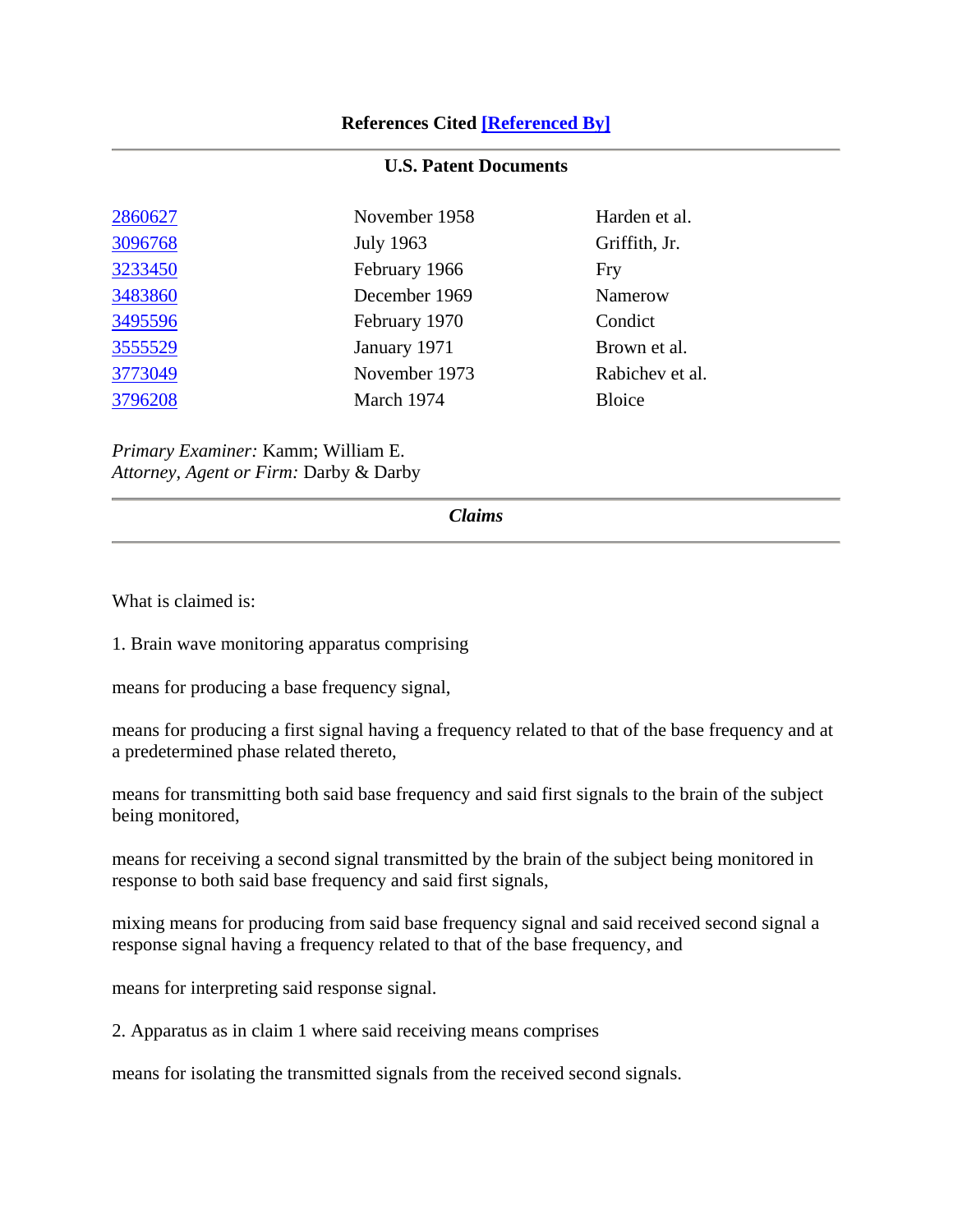3. Apparatus as in claim 2 further comprising a band pass filter with an input connected to said isolating means and an output connected to said mixing means.

4. Apparatus as in claim 1 further comprising means for amplifying said response signal.

5. Apparatus as in claim 4 further comprising means for demodulating said amplified response signal.

6. Apparatus as in claim 5 further comprising interpreting means connected to the output of said demodulator means.

7. Apparatus according to claim 1 further comprising

means for producing an electromagnetic wave control signal dependent on said response signal, and

means for transmitting said control signal to the brain of said subject.

8. Apparatus as in claim 7 wherein said transmitting means comprises means for directing the electromagnetic wave control signal to a predetermined part of the brain.

9. A process for monitoring brain wave activity of a subject comprising the steps of

transmitting at least two electromagnetic energy signals of different frequencies to the brain of the subject being monitored,

receiving an electromagnetic energy signal resulting from the mixing of said two signals in the brain modulated by the brain wave activity and retransmitted by the brain in response to said transmitted energy signals, and,

interpreting said received signal.

10. A process as in claim 9 further comprising the step of transmitting a further electromagnetic wave signal to the brain to vary the brain wave activity.

11. A process as in claim 10 wherein the step of transmitting the further signals comprises

obtaining a standard signal,

comparing said received electromagnetic energy signals with said standard signal,

producing a compensating signal corresponding to the comparison between said received electrogagnetic energy signals and the standard signal, and

transmitting the compensating signals to the brain of the subject being monitored.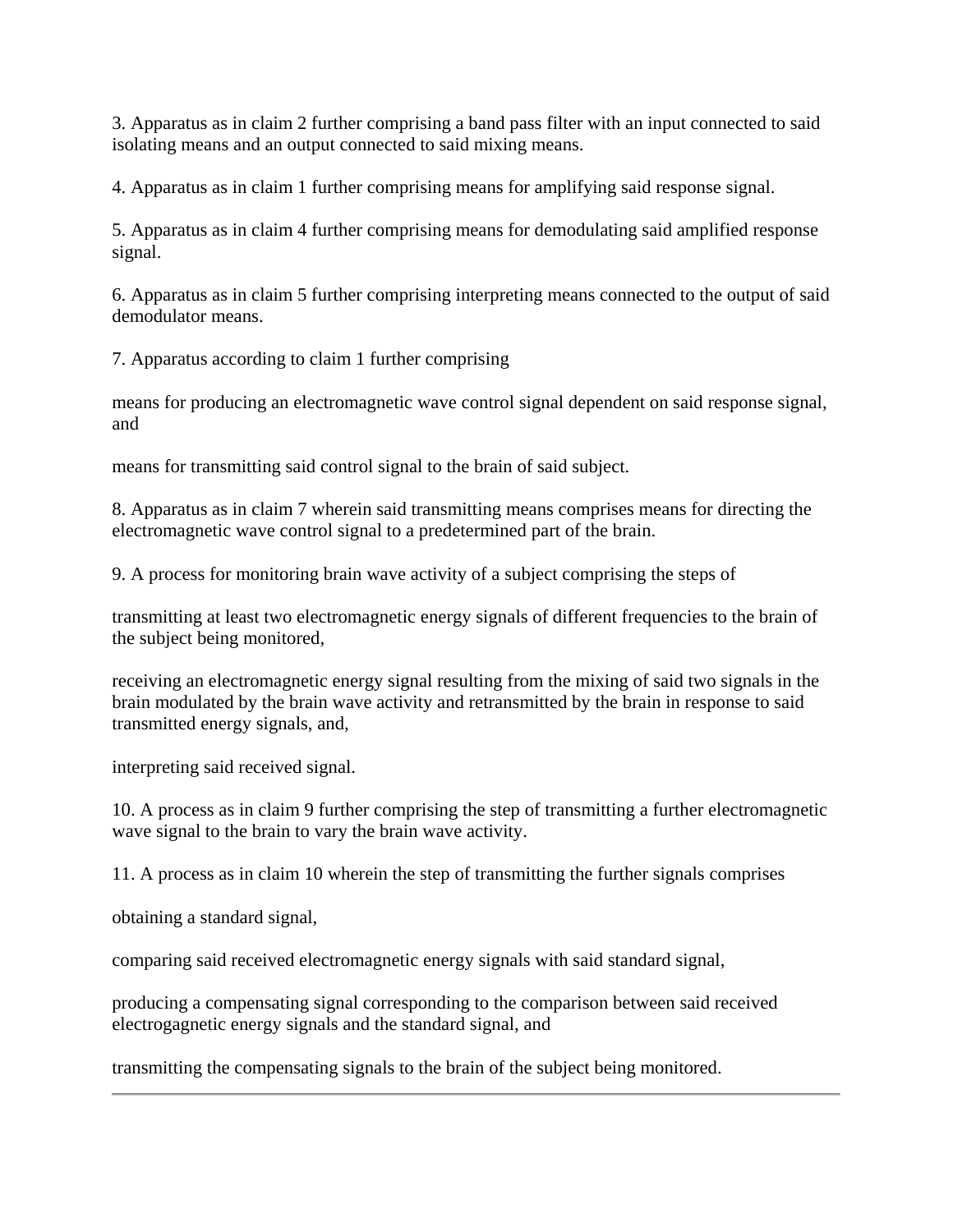## BACKGROUND OF THE INVENTION

Medical science has found brain waves to be a useful barometer of organic functions. Measurements of electrical activity in the brain have been instrumental in detecting physical and psychic disorder, measuring stress, determining sleep patterns, and monitoring body metabolism.

The present art for measurement of brain waves employs electroencephalographs including probes with sensors which are attached to the skull of the subject under study at points proximate to the regions of the brain being monitored. Electrical contact between the sensors and apparatus employed to process the detected brain waves is maintained by a plurality of wires extending from the sensors to the apparatus. The necessity for physically attaching the measuring apparatus to the subject imposes several limitations on the measurement process. The subject may experience discomfort, particulary if the measurements are to be made over extended periods of time. His bodily movements are restricted and he is generally confined to the immediate vicinity of the measuring apparatus. Furthermore, measurements cannot be made while the subject is conscious without his awareness. The comprehensiveness of the measurements is also limited since the finite number of probes employed to monitor local regions of brain wave activity do not permit observation of the total brain wave profile in a single test.

# SUMMARY OF THE INVENTION

The present invention relates to apparatus and a method for monitoring brain waves wherein all components of the apparatus employed are remote from the test subject. More specifically, high frequency transmitters are operated to radiate electromagnetic energy of different frequencies through antennas which are capable of scanning the entire brain of the test subject or any desired region thereof. The signals of different frequencies penetrate the skull of the subject and impinge upon the brain where they mix to yield an interference wave modulated by radiations from the brain's natural electrical activity. The modulated interference wave is re-transmitted by the brain and received by an antenna at a remote station where it is demodulated, and processed to provide a profile of the suject's brain waves. In addition to passively monitoring his brain waves, the subject's neurological processes may be affected by transmitting to his brain, through a transmitter, compensating signals. The latter signals can be derived from the received and processed brain waves.

# OBJECTS OF THE INVENTION

It is therefore an object of the invention to remotely monitor electrical activity in the entire brain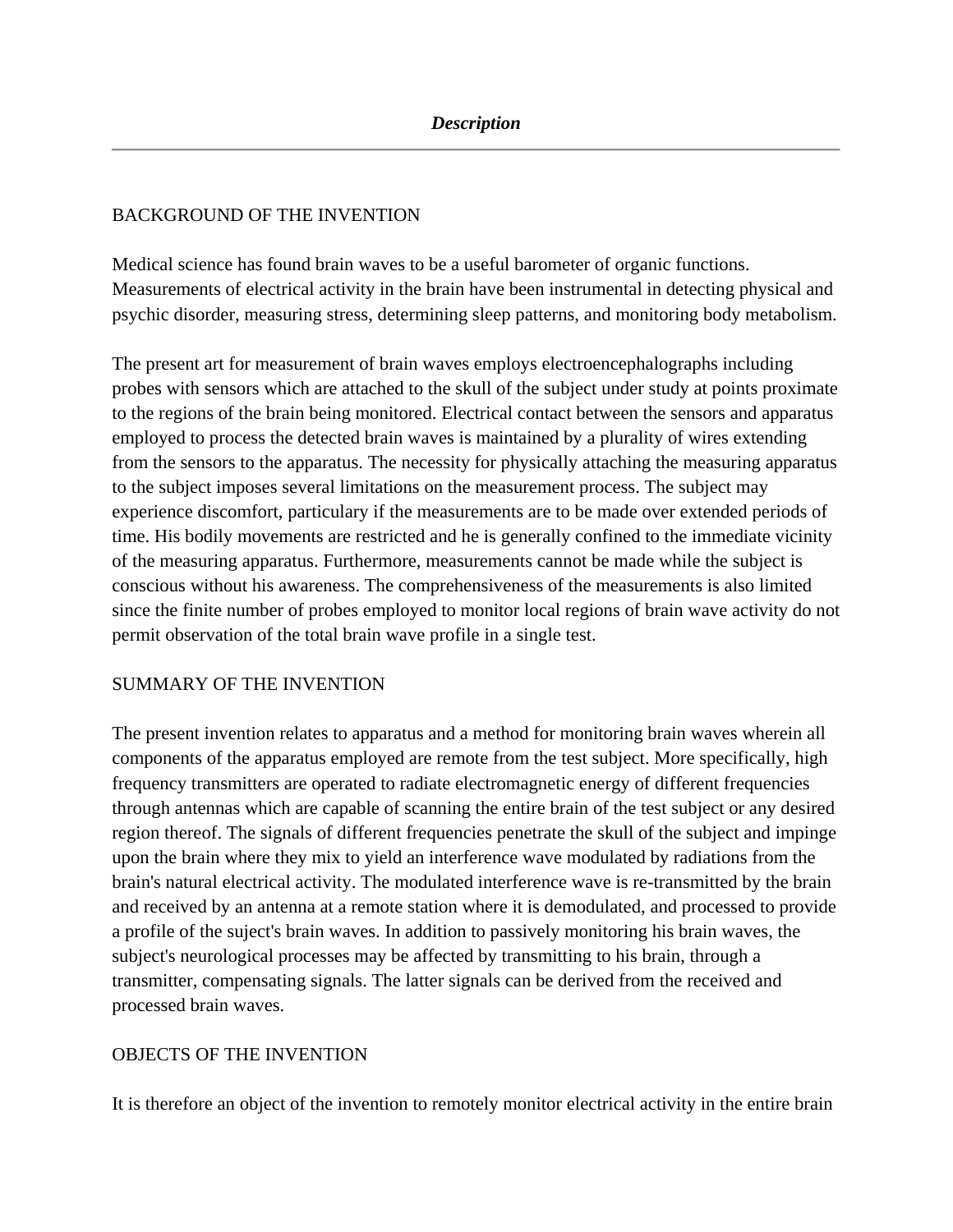or selected local regions thereof with a single measurement.

Another object is the monitoring of a subject's brain wave activity through transmission and reception of electromagnetic waves.

Still another object is to monitor brain wave activity from a position remote from the subject.

A further object is to provide a method and apparatus for affecting brain wave activity by transmitting electromagnetic signals thereto.

# DESCRIPTION OF THE DRAWINGS

Other and further objects of the invention will appear from the following description and the accompanying drawings, which form part of the instant specification and which are to be read in conjunction therewith, and in which like reference numerals are used to indicate like parts in the various views;

FIG. 1 is a block diagram showing the interconnection of the components of the apparatus of the invention;

FIG. 2 is a block diagram showing signal flow in one embodiment of the apparatus.

# DESCRIPTION OF THE PREFERRED EMBODIMENT

Referring to the drawings, specifically FIG. 1, a high frequency transmitter 2 produces and supplies two electromagnetic wave signals through suitable coupling means 14 to an antenna 4. The signals are directed by the antenna 4 to the skull 6 of the subject 8 being examined. The two signals from the antenna 4, which travel independently, penetrate the skull 6 and impinge upon the tissue of the brain 10.

Within the tissue of the brain 10, the signals combine, much in the manner of a conventional mixing process technique, with each section of the brain having a different modulating action. The resulting waveform of the two signals has its greatest amplitude when the two signals are in phase and thus reinforcing one another. When the signals are exactly 180.degree. out of phase the combination produces a resultant waveform of minimum amplitude. If the amplitudes of the two signals transmitted to the subject are maintained at identical levels, the resultant interference waveform, absent influences of external radiation, may be expected to assume zero intensity when maximum interference occurs, the number of such points being equal to the difference in frequencies of the incident signals. However, interference by radiation from electrical activity within the brain 10 causes the waveform resulting from interference of the two transmitted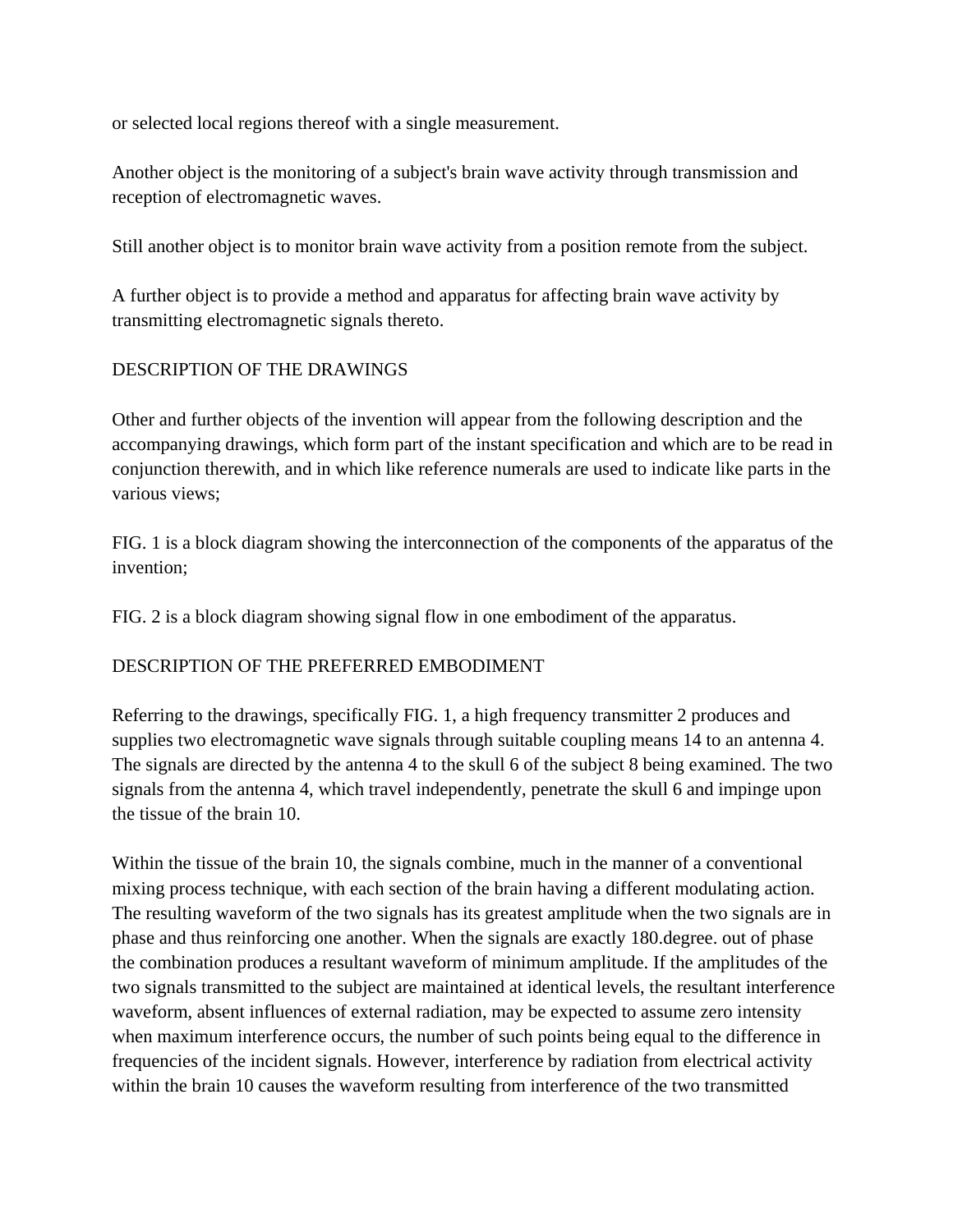signals to vary from the expected result, i.e., the interference waveform is modulated by the brain waves. It is believed that this is due to the fact that brain waves produce electric charges each of which has a component of electromagnetic radiation associated with it. The electromagnetic radiation produced by the brain waves in turn reacts with the signals transmitted to the brain from the external source.

The modulated interference waveform is re-transmitted from the brain 10, back through the skull 6. A quantity of energy is re-transmitted sufficient to enable it to be picked up by the antenna 4. This can be controlled, within limits, by adjusting the absolute and relative intensities of the signals, originally transmitted to the brain. Of course, the level of the transmitted energy should be kept below that which may be harmful to the subject.

The antenna passes the received signal to a receiver 12 through the antenna electronics 14. Within the receiver the wave is amplified by conventional RF amplifiers 16 and demodulated by conventional detector and modulator electronics 18. The demodulated wave, representing the intra-brain electrical activity, is amplified by amplifiers 20 and the resulting information in electronic form is stored in buffer circuitry 22. From the buffers 22 the information is fed to a suitable visual display 24, for example one employing a cathode ray tube, light emitting diodes, liquid crystals, or a mechanical plotter. The information may also be channeled to a computer 26 for further processing and analysis with the output of the computer displayed by heretofore mentioned suitable means.

In addition to channeling its information to display devices 24, the computer 26 can also produce signals to control an auxiliary transmitter 28. Transmitter 28 is used to produce a compensating signal which is transmitted to the brain 10 of the subject 8 by the antenna 4. In a preferred embodiment of the invention, the compensating signal is derived as a function of the received brain wave signals, although it can be produced separately. The compensating signals affect electrical activity within the brain 10.

Various configurations of suitable apparatus and electronic circuitry may be utilized to form the system generally shown in FIG. 1 and one of the many possible configurations is illustrated in FIG. 2. In the example shown therein, two signals, one of 100 MHz and the other of 210 MHz are transmitted simultaneously and combine in the brain 10 to form a resultant wave of frequency equal to the difference in frequencies of the incident signals, i.e., 110 MHz. The sum of the two incident frequencies is also available, but is discarded in subsequent filtering. The 100 MHz signal is obtained at the output 37 of an RF power divider 34 into which a 100 MHz signal generated by an oscillator 30 is injected. The oscillator 30 is of a conventional type employing either crystals for fixed frequency circuits or a tunable circuit set to oscillate at 100 MHz. It can be a pulse generator, square wave generator or sinusoidal wave generator. The RF power divider can be any conventional VHF, UHF or SHF frequency range device constructed to provide, at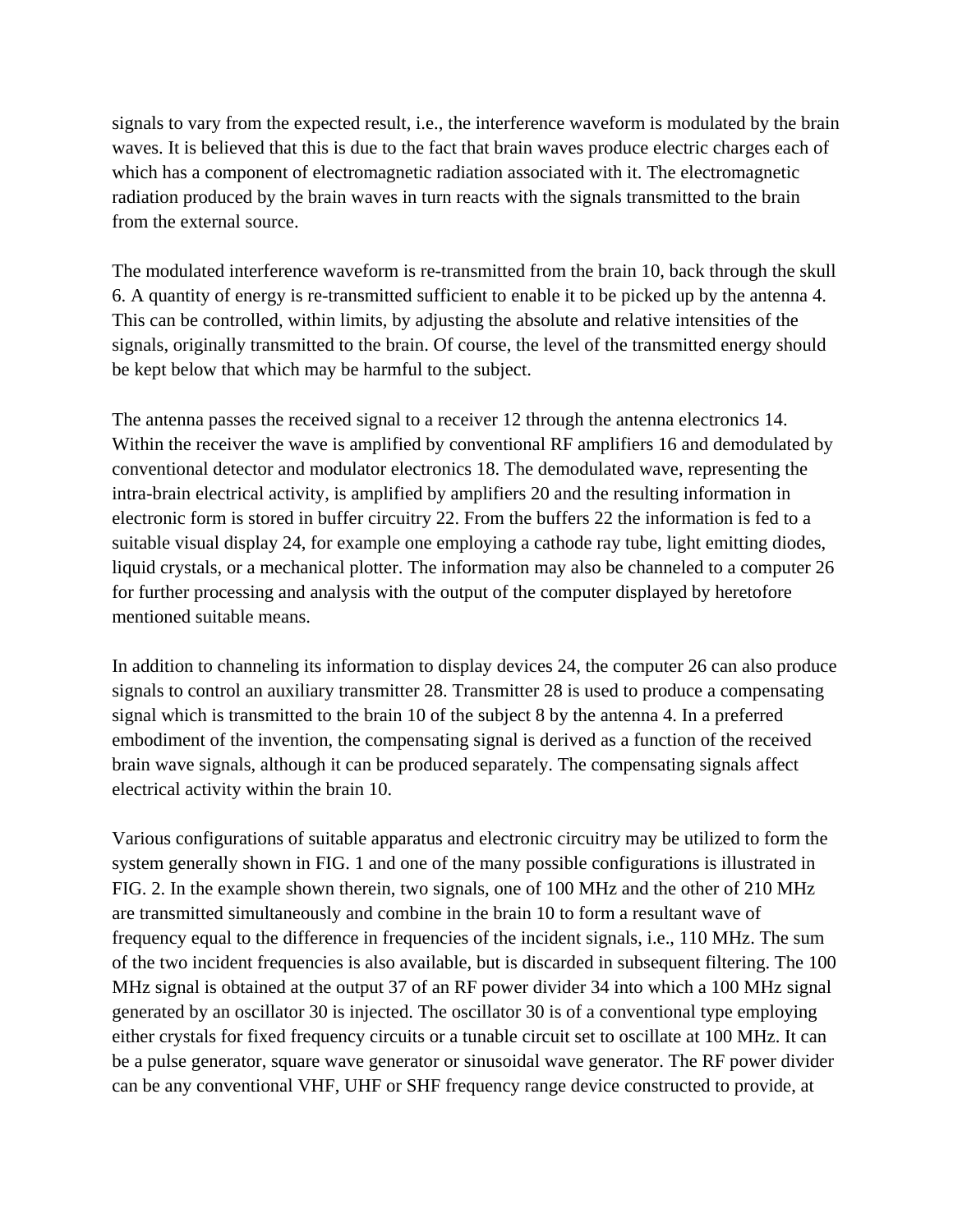each of three outputs, a signal identical in frequency to that applied to its input.

The 210 MHz signal is derived from the same 100 MHz oscillator 30 and RF power divider 34 as the 100 MHz signal, operating in concert with a frequency doubler 36 and 10 MHz oscillator 32. The frequency doubler can be any conventional device which provides at its output a signal with frequency equal to twice the frequency of a signal applied at its input. The 10 MHz oscillator can also be of conventional type similar to the 100 MHz oscillator herebefore described. A 100 MHz signal from the output 39 of the RF power divider 34 is fed through the frequency doubler 36 and the resulting 200 MHz signal is applied to a mixer 40. The mixer 40 can be any conventional VHF, UHF or SHF frequency range device capable of accepting two input signals of differing frequencies and providing two output signals with frequencies equal to the sum and difference in frequencies respectively of the input signals. A 10 MHz signal from the oscillator 32 is also applied to the mixer 40. The 200 MHz signal from the doubler 36 and the 10 MHz signal from the oscillator 32 combine in the mixer 40 to form a signal with a frequency of 210 MHz equal to the sum of the frequencies of the 200 MHz and 10 MHz signals.

The 210 MHz signal is one of the signals transmitted to the brain 10 of the subject being monitored. In the arrangement shown in FIG. 2, an antenna 41 is used to transmit the 210 MHz signal and another antenna 43 is used to transmit the 100 MHz signal. Of course, a single antenna capable of operating at 100 MHz and 210 MHz frequencies may be used to transmit both signals. The scan angle, direction and rate may be controlled mechanically, e.g., by a reversing motor, or electronically, e.g., by energizing elements in the antenna in proper synchronization. Thus, the antenna(s) can be of either fixed or rotary conventional types.

A second 100 MHz signal derived from output terminal 37 of the three-way power divider 34 is applied to a circulator 38 and emerges therefrom with a desired phase shift. The circulator 38 can be of any conventional type wherein a signal applied to an input port emerges from an output port with an appropriate phase shift. The 100 MHz signal is then transmitted to the brain 10 of the subject being monitored via the antenna 43 as the second component of the dual signal transmission. The antenna 43 can be of conventional type similar to antenna 41 herebefore described. As previously noted, these two antennas may be combined in a single unit.

The transmitted 100 and 210 MHz signal components mix within the tissue in the brain 10 and interfere with one another yielding a signal of a frequency of 110 MHz, the difference in frequencies of the two incident components, modulated by electromagnetic emissions from the brain, i.e., the brain wave activity being monitored. This modulated 110 MHz signal is radiated into space.

The 110 MHz signal, modulated by brain wave activity, is picked up by an antenna 45 and channeled back through the circulator 38 where it undergoes an appropriate phase shift. The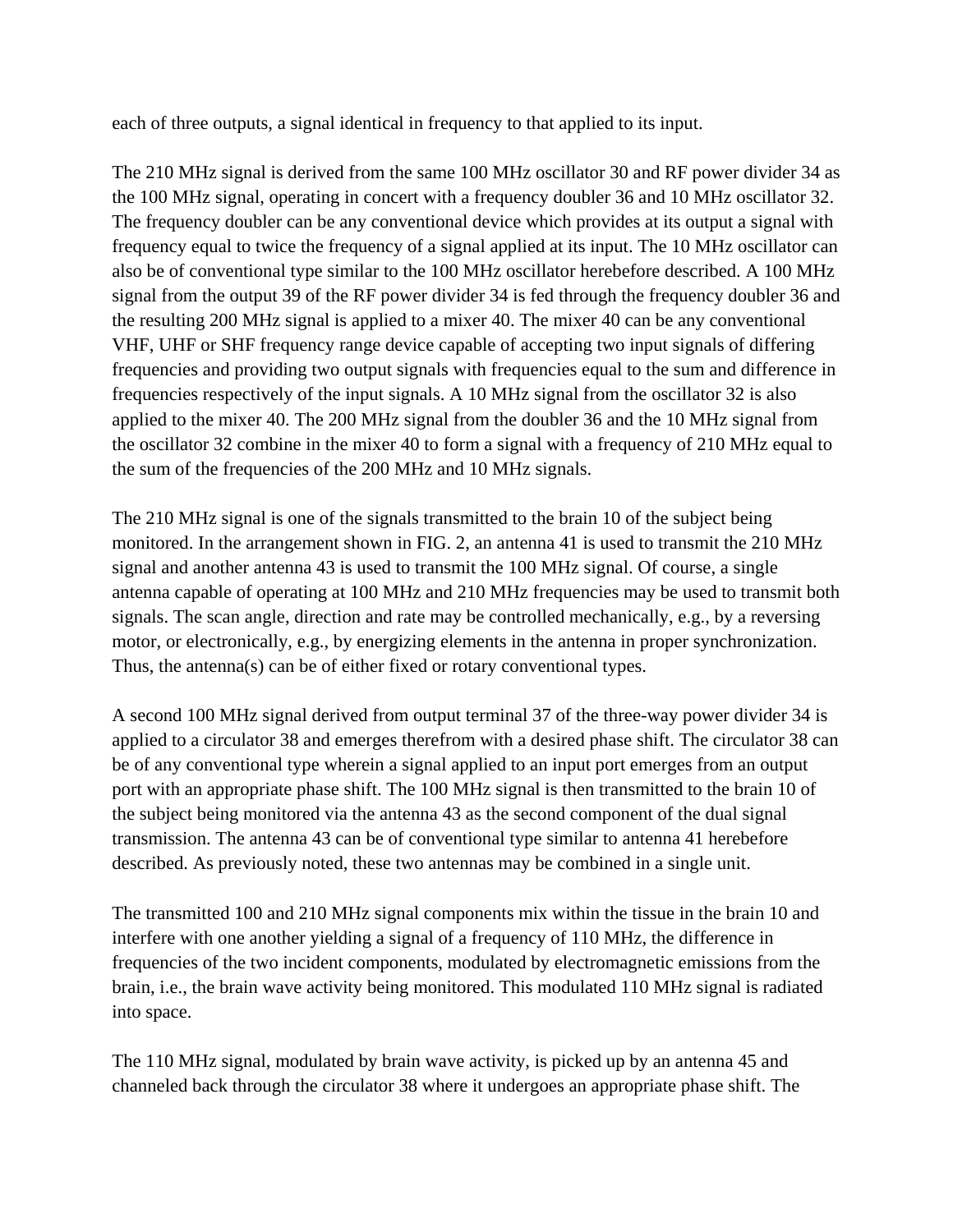circulator 38 isolates the transmitted signals from the received signal. Any suitable diplexer or duplexer can be used. The antenna 45 can be of conventional type similar to antennas 41 and 43. It can be combined with them in a single unit or it can be separate. The received modulated 110 MHz signal is then applied to a band pass filter 42, to eliminate undesirable harmonics and extraneous noise, and the filtered 110 MHz signal is inserted into a mixer 44 into which has also been introduced a component of the 100 MHz signal from the source 30 distributed by the RF power divider 34. The filter 42 can be any conventional band pass filter. The mixer 44 may also be of conventional type similar to the mixer 40 herebefore described.

The 100 MHz and 110 MHz signals combine in the mixer 44 to yield a signal of frequency equal to the difference in frequencies of the two component signals, i.e., 10 MHz still modulated by the monitored brain wave activity. The 10 MHz signal is amplified in an IF amplifier 46 and channeled to a demodulator 48. The IF amplifier and demodulator 48 can both be of conventional types. The type of demodulator selected will depend on the characteristics of the signals transmitted to and received from the brain, and the information desired to be obtained. The brain may modulate the amplitude, frequency and/or phase of the interference waveform. Certain of these parameters will be more sensitive to corresponding brain wave characteristics than others. Selection of amplitude, frequency or phase demodulation means is governed by the choice of brain wave characteristic to be monitored. If desired, several different types of demodulators can be provided and used alternately or at the same time.

The demodulated signal which is representative of the monitored brain wave activity is passed through audio amplifiers 50 a, b, c which may be of conventional type where it is amplified and routed to displays 58 a, b, c and a computer 60. The displays 58 a, b, c present the raw brain wave signals from the amplifiers 50 a, b, c. The computer 60 processes the amplified brain wave signals to derive information suitable for viewing, e.g., by suppressing, compressing, or expanding elements thereof, or combining them with other information-bearing signals and presents that information on a display 62. The displays can be conventional ones such as the types herebefore mentioned employing electronic visual displays or mechanical plotters 58b. The computer can also be of conventional type, either analog or digital, or a hybrid.

A profile of the entire brain wave emission pattern may be monitored or select areas of the brain may be observed in a single measurement simply by altering the scan angle and direction of the antennas. There is no physical contact between the subject and the monitoring apparatus. The computer 60 also can determine a compensating waveform for transmission to the brain 10 to alter the natural brain waves in a desired fashion. The closed loop compensating system permits instantaneous and continuous modification of the brain wave response pattern.

In performing the brain wave pattern modification function, the computer 60 can be furnished with an external standard signal from a source 70 representative of brain wave activity associated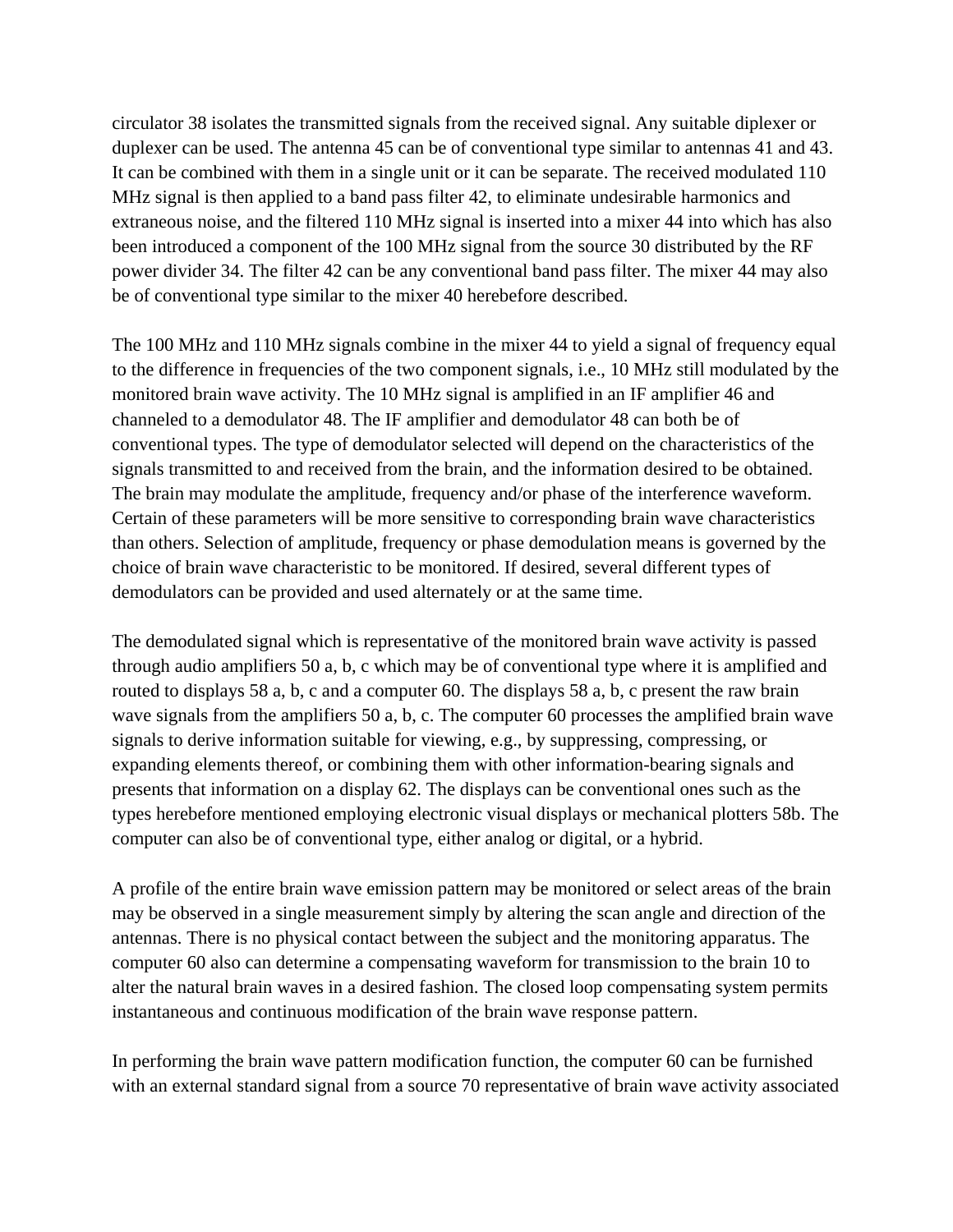with a desired nuerological response. The region of the brain responsible for the response is monitored and the received signal, indicative of the brain wave activity therein, is compared with the standard signal. The computer 60 is programmed to determine a compensating signal, responsive to the difference between the standard signal and received signal. The compensating signal, when transmitted to the monitored region of the brain, modulates the natural brain wave activity therein toward a reproduction of the standard signal, thereby changing the neurological response of the subject.

The computer 60 controls an auxiliary transmitter 64 which transmits the compensating signal to the brain 10 of the subject via an antenna 66. The transmitter 64 is of the high frequency type commonly used in radar applications. The antenna 66 can be similar to antennas 41, 43 and 45 and can be combined with them. Through these means, brain wave activity may be altered and deviations from a desired norm may be compensated. Brain waves may be monitored and control signals transmitted to the brain from a remote station.

It is to be noted that the configuration described is one of many possibilities which may be formulated without departing from the spirit of my invention. The transmitters can be monostratic or bistatic. They also can be single, dual, or multiple frequency devices. The transmitted signal can be continuous wave, pulse, FM, or any combination of these as well as other transmission forms. Typical operating frequencies for the transmitters range from 1 MHz to 40 GHz but may be altered to suit the particular function being monitored and the characteristics of the specific subject.

The individual components of the system for monitoring and controlling brain wave activity may be of conventional type commonly employed in radar systems.

Various subassemblies of the brain wave monitoring and control apparatus may be added, substituted or combined. Thus, separate antennas or a single multi-mode antenna may be used for transmission and reception. Additional displays and computers may be added to present and analyze select components of the monitored brain waves.

Modulation of the interference signal retransmitted by the brain may be of amplitude, frequency and/or phase. Appropriate demodulators may be used to decipher the subject's brain activity and select components of his brain waves may be analyzed by computer to determine his mental state and monitor his thought processes.

As will be appreciated by those familiar with the art, apparatus and method of the subject invention has numerous uses. Persons in critical positions such as drivers and pilots can be continuously monitored with provision for activation of an emergency device in the event of human failure. Seizures, sleepiness and dreaming can be detected. Bodily functions such as pulse